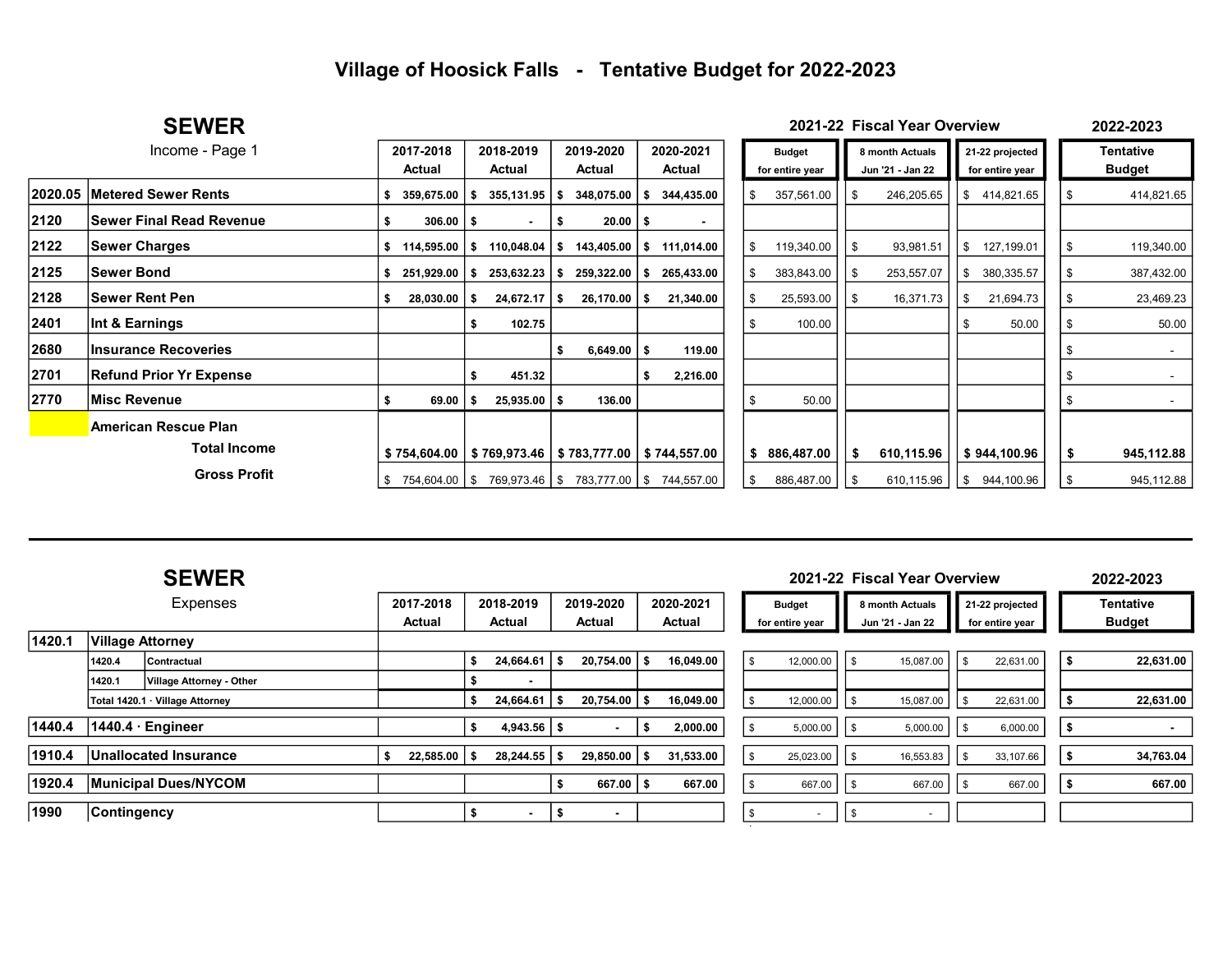## Village of Hoosick Falls - Tentative Budget for 2022-2023

|      | <b>SEWER</b>                                     |                        |                          |                               |                            |                      |                 | 2021-22 Fiscal Year Overview |                   | 2022-2023        |
|------|--------------------------------------------------|------------------------|--------------------------|-------------------------------|----------------------------|----------------------|-----------------|------------------------------|-------------------|------------------|
|      | Expenses - Page 2                                | 2017-2018              | 2018-2019                | 2019-2020                     | 2020-2021                  |                      | <b>Budget</b>   | 8 month Actuals              | 21-22 projected   | Tentative        |
|      |                                                  | Actual                 | Actual                   | Actual                        | Actual                     |                      | for entire year | Jun '21 - Jan 22             | for entire year   | <b>Budget</b>    |
| 6989 | <b>Economic Opportunity &amp; Devel</b>          |                        |                          |                               |                            |                      |                 |                              |                   |                  |
|      | Contractual<br>6989.4                            | $2,579.00$ \\$<br>s.   |                          | \$                            |                            | \$                   |                 | \$                           | \$                | \$               |
|      | Total 6989 · Economic Opportunity & Devel        |                        |                          |                               |                            | $\,$                 |                 |                              |                   |                  |
| 8110 | <b>Home &amp; Community</b>                      |                        |                          |                               |                            |                      |                 |                              |                   |                  |
|      | 8110.11   Mayor/Board Pers Serv                  | $12,127.00$ \ \$<br>\$ | $12,126.55$ \ \$         | $15,643.00$ \ \$              | 15,327.00                  | \$                   | 16,225.00       | 10,646.00<br>\$              | \$<br>16,225.00   | 16,549.50<br>\$  |
|      | 8110.12 Treasurer PR Sewer                       | $13,147.00$ \ \$<br>\$ | 16,545.90                | 22,345.00                     | ۱s<br>22,792.00            |                      | 23,248.00       | 15,558.00<br>\$              | \$<br>23,248.00   | \$<br>23,712.96  |
|      | Village Clerk PR Sewer<br>8110.13                | \$<br>$9,953.00$   \$  | 12,416.35                | $16,254.00$ \$<br>l \$        | 16,525.00                  | $\mathbb{S}$<br>$\,$ | 16,911.00       | \$<br>11,539.00              | \$<br>16,911.00   | \$<br>17,249.22  |
|      | 8110.14   Dep Clk Salary Sewer                   | \$<br>$7,334.00$ \\$   | 10,053.38                | \$<br>12,879.00               | \$<br>12,981.00            | \$                   | 13,400.00       | \$<br>9,083.00               | 13,400.00<br>\$   | \$<br>13,668.00  |
|      | 8110.15<br><b>Attorney</b>                       |                        | \$                       | \$                            |                            |                      |                 |                              |                   | \$               |
|      | 8110.16<br>Supt-Pers Serv                        | 15,949.00<br>\$        | 20,022.45<br>- \$        | 27,891.00<br>\$               | -\$<br>27,787.00           | \$                   | 29,018.00       | 20,089.00                    | 29,018.00<br>\$   | \$<br>29,598.36  |
|      | 8110.17<br>Highway 5110.4Sewer                   | $1,159.00$   \$<br>\$  |                          | 53,240.00<br>\$               | S.<br>55,882.00            | \$                   | 54,800.00       | 47,334.86<br>\$              | \$<br>71,002.29   | \$<br>71,002.29  |
|      | <b>Coronavirus PR</b><br>8110.18                 |                        |                          | 7,356.00<br>\$                | l \$<br>1,094.00           |                      |                 |                              |                   |                  |
|      | 8110.19<br><b>Homeland Police Security</b>       | $5,000.00$   \$<br>\$  | 5,000.00                 | $5,000.00$ \ \$<br>S.         | 5,000.00                   | \$                   | 5,000.00        | \$<br>5,000.00               | \$<br>5,000.00    | \$<br>5,000.00   |
|      | 81120.2 Equipment                                |                        |                          |                               |                            |                      |                 |                              |                   |                  |
|      | 8110.4<br><b>Contractual</b>                     | 21,979.00<br>\$        | 27,227.59<br>- \$        | 23,944.00<br>\$               | 20,265.00<br>\$            | \$                   | 14,320.00       | 16,652.00                    | 23,825.50<br>\$   | 23,896.50<br>\$  |
|      | Total 8110 · Home & Community                    | \$<br>64,669.00        | $76,164.63$   \$<br>l \$ | 184,552.00                    | $\mathsf{S}$<br>177,653.00 | $\mathfrak s$        | 172,922.00      | 135,901.86<br>\$             | 198,629.79<br>\$  | \$<br>200,676.83 |
|      |                                                  |                        |                          |                               |                            |                      |                 |                              |                   |                  |
| 8120 | <b>Sanitary Serv Sewer</b>                       |                        |                          |                               |                            |                      |                 |                              |                   |                  |
|      | 8120.1<br><b>Sanitary Serv Sewer Pers Serv</b>   | 10,534.00<br>\$        | 12,175.76<br>l \$        | 12,056.00<br>l S              | l s<br>10,035.00           | \$                   | 8,559.00        | \$<br>6,913.00               | \$<br>10,369.00   | 10,369.00<br>\$  |
|      | 8120.2<br><b>Equipment</b>                       |                        | \$                       | \$<br>2,991.00                |                            | \$                   | 5,000.00        | \$<br>26,245.00              | \$<br>26,245.00   | \$<br>5,000.00   |
|      | 8120.4<br><b>Sanitary Services Sewer</b>         | 6,937.00<br>\$         | 2,288.69<br>- \$         | $4,149.00$ \ \$<br>\$         | 5,256.00                   | \$                   | 4,761.00        | 1,909.87                     | 2,540.13          | \$<br>4,761.00   |
|      | 8120.41<br>Landfill/Leachate Work                |                        |                          |                               |                            | $\,$                 | 15,000.00       |                              | \$                |                  |
|      | Total 8120 · Sanitary Serv Sewer                 | \$<br>$17,471.00$ \ \$ | $14,464.45$ \ \$         | $19,196.00$ \ \$              | 15,291.00                  | \$                   | 33,320.00       | \$<br>35,067.87              | \$<br>39, 154. 13 | \$<br>20,130.00  |
| 8130 | <b>Sewage Treat/Disposal</b>                     |                        |                          |                               |                            |                      |                 |                              |                   |                  |
|      | 8130.1<br>Sewage Tr/Disp-Pers Serv               | $78,358.00$ \ \$<br>\$ | $86,369.40$ \ \$         | $88,455.00$ \ \$              | 91,176.00                  | \$                   | 93,001.00       | 64,385.00<br>\$              | \$<br>93,001.00   | \$<br>94,861.02  |
|      | 8130.1a<br><b>Summer Help</b>                    |                        | \$<br>3,976.27           | \$<br>4,000.00 $\frac{1}{2}$  | 4,280.00                   | $\,$                 | 5,000.00        |                              |                   |                  |
|      | 8130.2<br><b>Sewer</b>                           |                        | 31,421.79<br>\$          | 11,674.00<br>S.               |                            | \$                   | 66,000.00       | 60,000.00                    | \$<br>60,000.00   | \$<br>10.000.00  |
|      | 8130.2A<br><b>American Rescue Plan</b>           |                        |                          |                               |                            |                      |                 |                              |                   |                  |
|      | 8130.4<br><b>Sewage Treatment &amp; Disposal</b> | 77,597.00<br>\$        | 70,688.14<br>l s         | 77,774.00<br>\$               | 62,413.00<br>-\$           | \$                   | 51,931.00       | 31,293.96<br>\$              | \$<br>46,940.94   | \$<br>53,488.93  |
|      | Sewage Tr Disposal (Elec/Solar)<br>8130.41       | 84,783.00<br>\$        | 61,457.68<br>l \$        | -S<br>50,093.00               | l \$<br>60,730.00          | \$                   | 40,000.00       | 47,719.53<br>\$              | \$<br>71,579.30   | \$<br>75,158.26  |
|      | River Rd Forcemain Proj<br>8130.43               |                        | $204.75$ \$<br>\$        | $625.00$ \$                   | 2,526.00                   |                      |                 | 39.00                        | \$<br>39.00       | \$               |
|      | 8130.44<br><b>Vehicle Repair</b>                 |                        | 754.95                   | S.                            | \$<br>110.00               | \$                   | 12,500.00       | 12,482.92                    | 16,602.28         | \$<br>10,000.00  |
|      | 8130.45<br>Telephone/Internet WWTP               | s.<br>4,446.00         | -S<br>$\mathbf{r}$       | \$<br>5,447.00                | - \$<br>2,371.00           | \$                   | 2,447.00        | 3,080.48                     | \$<br>4,620.72    | \$<br>4,620.72   |
|      | 8130.46<br>Sewer Project Superfund Expense       |                        |                          |                               | \$<br>5,244.00             |                      |                 |                              |                   |                  |
|      | 8130.47<br>software reading meters               |                        | \$                       | 3,250.00<br>Ŝ.                |                            |                      |                 |                              |                   |                  |
|      | 8130.5<br><b>PFOA Related Attorneys</b>          |                        | 32,253.95<br>\$          |                               |                            |                      |                 |                              |                   |                  |
|      | Total 8130 · Sewage Treat/Disposal               | 245,184.00<br>\$       | l Si                     | $287,126.93$ \$ 241,318.00 \$ | 228.850.00                 | \$                   | 270,879.00      | 219,000.89<br>\$             | 292,783.24<br>\$  | 248,128.93<br>\$ |